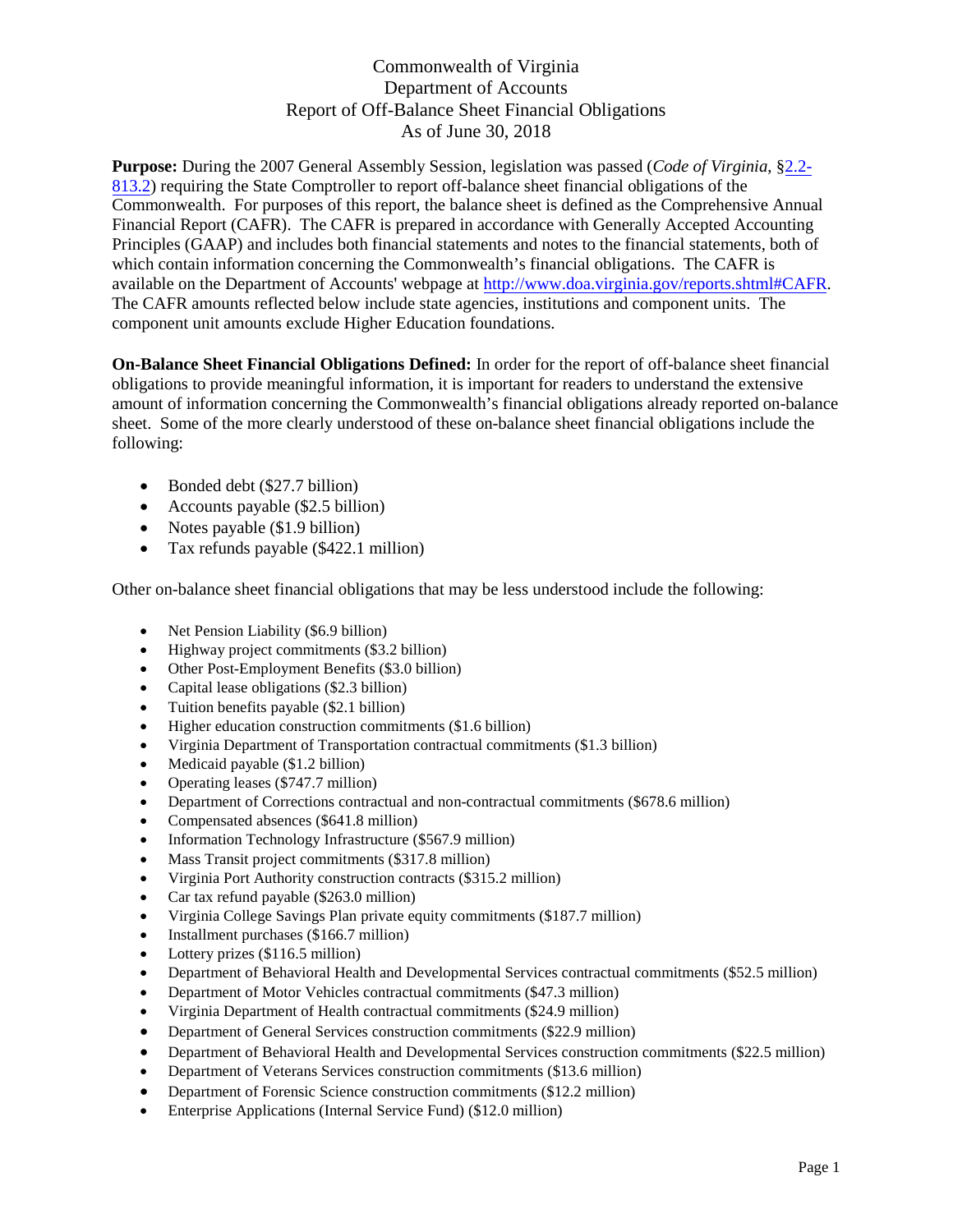- Department of Corrections construction commitments (\$12.0 million)
- Wastewater Treatment Projects (\$10.7 million)
- Virginia Employment Commission commitments (\$8.6 million)
- Virginia Wireless E-911 outstanding grants awarded (\$7.8 million)
- Pollution Remediation Obligations (\$7.0 million)
- Department of Military Affairs commitments (\$5.2 million)

Comprehensive information concerning these on-balance sheet financial obligations is reported in the CAFR.

**Off-Balance Sheet Financial Obligations Defined:** Certain financial obligations are off-balance sheet (i.e., not included in the CAFR) because they do not meet GAAP liability reporting requirements. To obtain information about these obligations, DOA asked each agency and institution to analyze their financial obligations and provide a listing of such obligations that were excluded from the FY 2018 CAFR. While acknowledging that the list was not all-inclusive, to stimulate agency analyses and elicit the most comprehensive list of off-balance sheet financial obligations possible, agencies and institutions were requested to consider the following list of potential off-balance sheet obligations:

- Construction or other commitment contracts with or without formal agreements;
- Public-Private Partnership Agreements;
- Federal match requirements;
- **Questioned Federal Costs;**
- Potential legal case settlements; and
- Court-ordered requirements

**Off-Balance Sheet Financial Obligation Exclusions:** In order to make this reporting process as efficient as possible, DOA established the following reporting parameters designed to prevent the redundant reporting of information already reported by other central service agencies and to focus the off-balance sheet financial obligations report on unusual or infrequent financial transactions instead of ongoing government operations. First, DOA requested that agencies and institutions exclude financial obligations falling within the *ongoing operations* category. This category includes the Commonwealth's financial obligations stemming from the historical provision of state funding to support services conducted for citizens by state or local government. That is, the financial obligations stemming from the fact that the Commonwealth has historically borne all, or a portion, of the operating cost of government programs such as public education, state prisoner incarceration, and Medicaid, to name but a few, are excluded from the list of off-balance sheet financial obligations reported. These ongoing government programs are included in the Commonwealth's "Six Year Financial Plan," available from the Department of Planning and Budget. Second, DOA requested that agencies and institutions exclude the obligations associated with *deferred maintenance costs*. The Department of General Services (DGS) is currently developing a new system for deferred maintenance reporting. While a comprehensive deferred maintenance estimated cost is not available, DGS' previous optional reporting system reported \$7.4 billion as of August 21, 2017.

In January 2012, the Department of Behavioral Health and Developmental Services (DBHDS) reached a settlement with the U.S Department of Justice involving the latter's investigation of the Commonwealth's training centers for the intellectually disabled. This settlement involves the closing of four training centers over an eight year period. It remains a possibility that DBHDS will be named in litigation resulting from the investigation. At this time, an estimate of potential liability cannot be provided.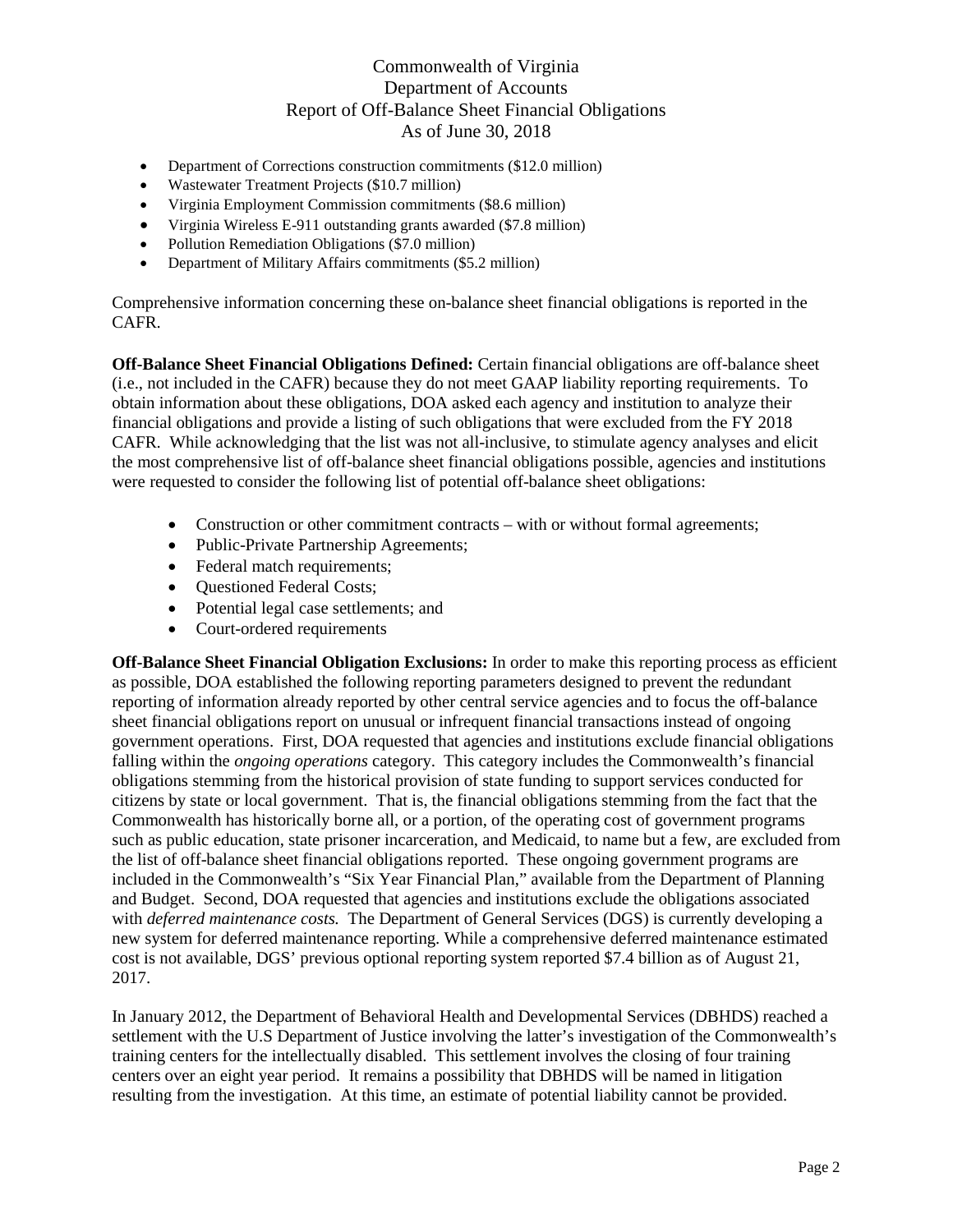DBHDS will also incur costs in the closing process of these facilities and in the transition to community based programs. It is expected that savings will offset some of these costs, but costs and savings amounts cannot be estimated at this time. Southwestern Virginia Training Center closed in August 2018 and Central Virginia Training Center is scheduled for closure in 2020.

**Commonwealth Off-Balance Sheet Obligations:** The off-balance sheet financial obligations reported by Commonwealth agencies and institutions as of June 30, 2018 total \$391,039,608. **Table A** summarizes the off-balance sheet financial obligations reported by all agencies and institutions. Individual agency and institution totals are provided in the **Table B**. Due to the reporting technicalities associated with the CAFR, **Table A** and **Table B** include clarifying notes for selected items.

**Acknowledgments:** DOA acknowledges the hard-work and dedication of the agency fiscal staffs that provided information essential in the preparation of this report of off-balance sheet obligations. Since no financial reporting standards exist for off-balance sheet financial obligations, DOA anticipates that the off-balance sheet reporting process will be refined as future reports are prepared after benefiting from constructive comments by users of the report.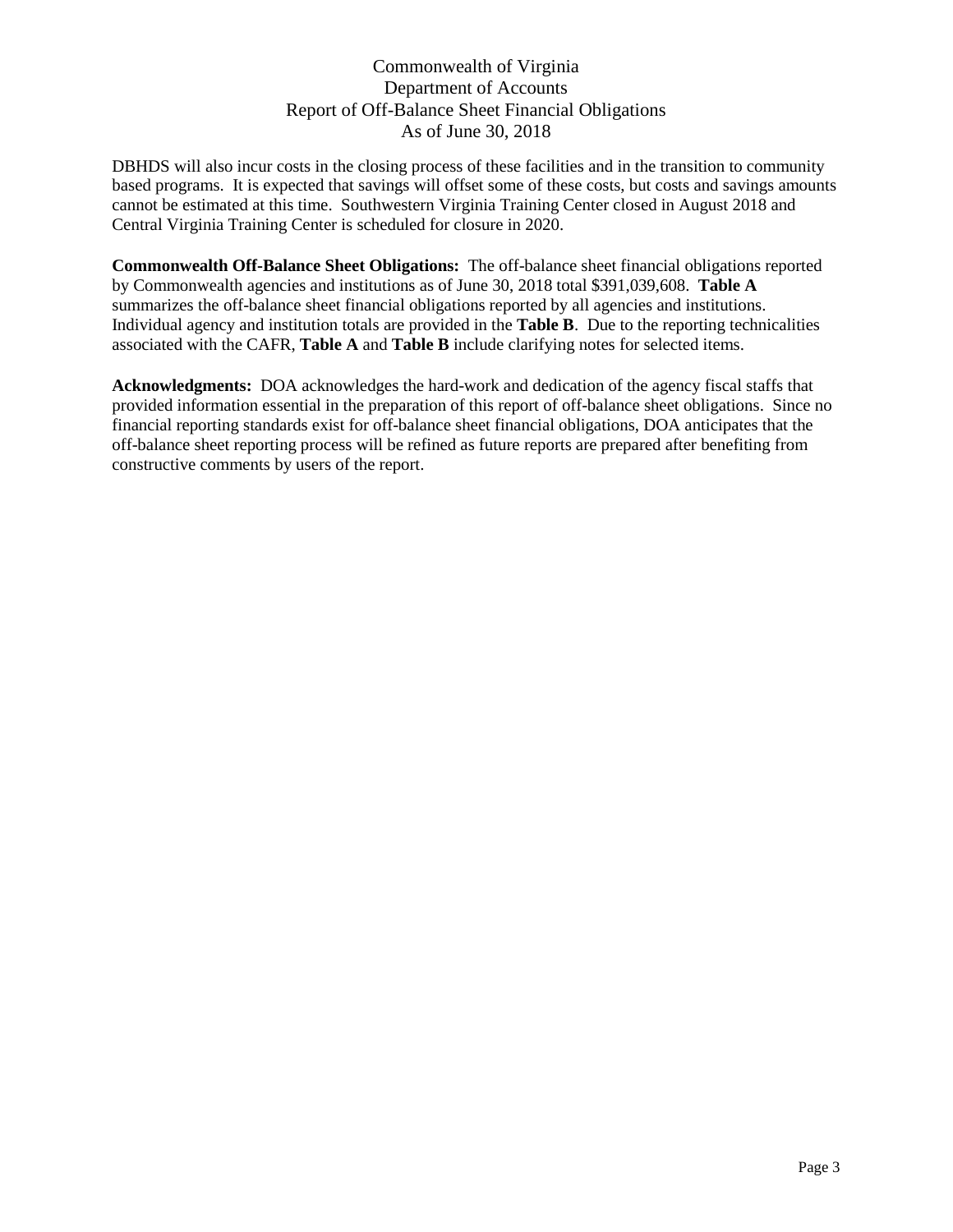#### **Table A**

| <b>Type of Off-Balance Sheet Obligation</b>     | <b>Off-Balance Sheet</b><br>Obligation Amount as of<br>June 30, 2018 |
|-------------------------------------------------|----------------------------------------------------------------------|
| Liabilities to Foundations that were Eliminated | 330,608,081                                                          |
| <b>Federal Match Requirements</b>               | 48,100,445                                                           |
| Contracts                                       | 4,792,134                                                            |
| <b>Other Commitment Contracts</b>               | 3,521,589                                                            |
| Legal Cases                                     | 2,495,773                                                            |
| Non-Federal Match Requirements                  | 910,708                                                              |
| <b>Right of Way Obligations</b>                 | 610,878                                                              |
| <b>Grand Total</b>                              | 391,039,608                                                          |

Note 1: For CAFR reporting purposes, the financial activity for the higher education institution and the related foundations are combined into one column. In order to prevent duplication, the significant activity related between the higher education institution and the related foundations is excluded from the CAFR. These amounts are being included in this schedule.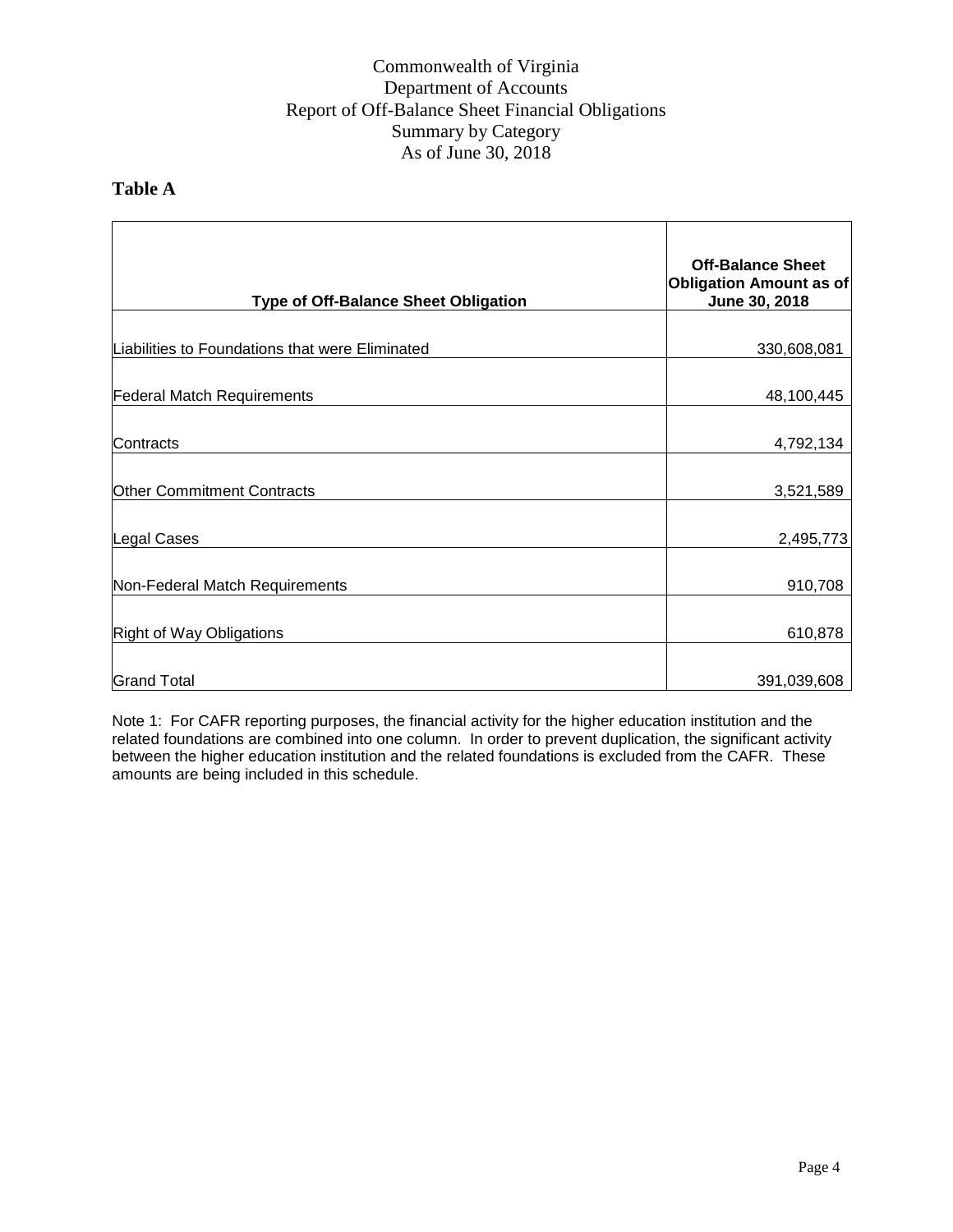# **Table B**

| Agency<br><b>Number</b> | <b>Agency Name</b>                                | <b>Type of Off-Balance Sheet</b><br>Obligation | <b>Description</b>                                                                                                                                                                  | <b>Off-Balance Sheet</b><br><b>Obligation Amount as</b><br>of June 30, 2018 |
|-------------------------|---------------------------------------------------|------------------------------------------------|-------------------------------------------------------------------------------------------------------------------------------------------------------------------------------------|-----------------------------------------------------------------------------|
| 132                     | DEPARTMENT OF ELECTIONS                           | <b>Federal Match Requirements</b>              | State Match of 5% for 2018 HAVA Election Security Grant. The<br>Department of Elections has been awarded Federal funds to enhance<br>technology and election security improvements. | 454,037                                                                     |
| 132 Total               |                                                   |                                                |                                                                                                                                                                                     | 454,037                                                                     |
| 140                     | DEPARTMENT OF CRIMINAL JUSTICE<br><b>SERVICES</b> | <b>Federal Match Requirements</b>              | <b>JJDP Grants</b>                                                                                                                                                                  | 89,721                                                                      |
| 140                     | DEPARTMENT OF CRIMINAL JUSTICE<br><b>SERVICES</b> | <b>Federal Match Requirements</b>              | <b>RSAT Grants</b>                                                                                                                                                                  | 5,451                                                                       |
| 140                     | DEPARTMENT OF CRIMINAL JUSTICE<br><b>SERVICES</b> | <b>Federal Match Requirements</b>              | JAG InHouse Grant 0000112888                                                                                                                                                        | 3,990                                                                       |
| 140                     | DEPARTMENT OF CRIMINAL JUSTICE<br><b>SERVICES</b> | <b>Federal Match Requirements</b>              | JAG InHouse Grant CJS71106                                                                                                                                                          | 3,489                                                                       |
| 140 Total               |                                                   |                                                |                                                                                                                                                                                     | 102,651                                                                     |
| 154                     | DEPARTMENT OF MOTOR VEHICLES                      | <b>Legal Cases</b>                             | Payments for claims against DMV                                                                                                                                                     | 626,322                                                                     |
| 154 Total               |                                                   |                                                |                                                                                                                                                                                     | 626,322                                                                     |
| 156                     | DEPARTMENT OF STATE POLICE                        | <b>Federal Match Requirements</b>              | Agency match requirement for Grant FM-MCG-0385-17-01-00                                                                                                                             | 414,936                                                                     |
| 156                     | DEPARTMENT OF STATE POLICE                        | <b>Federal Match Requirements</b>              | Agency match requirement for Grant 2016-RU-BX-K022                                                                                                                                  | 38,351                                                                      |
| 156                     | DEPARTMENT OF STATE POLICE                        | <b>Federal Match Requirements</b>              | Agency match requirement for Grant 2014-RU-BX-K033                                                                                                                                  | 36,385                                                                      |
| 156                     | DEPARTMENT OF STATE POLICE                        | <b>Federal Match Requirements</b>              | Agency match requirement for Grant 2017-RU-BX-K002                                                                                                                                  | 25,546                                                                      |
| 156                     | DEPARTMENT OF STATE POLICE                        | <b>Federal Match Requirements</b>              | Agency match requirement for Grant 2015-RU-BX-K019                                                                                                                                  | 14.759                                                                      |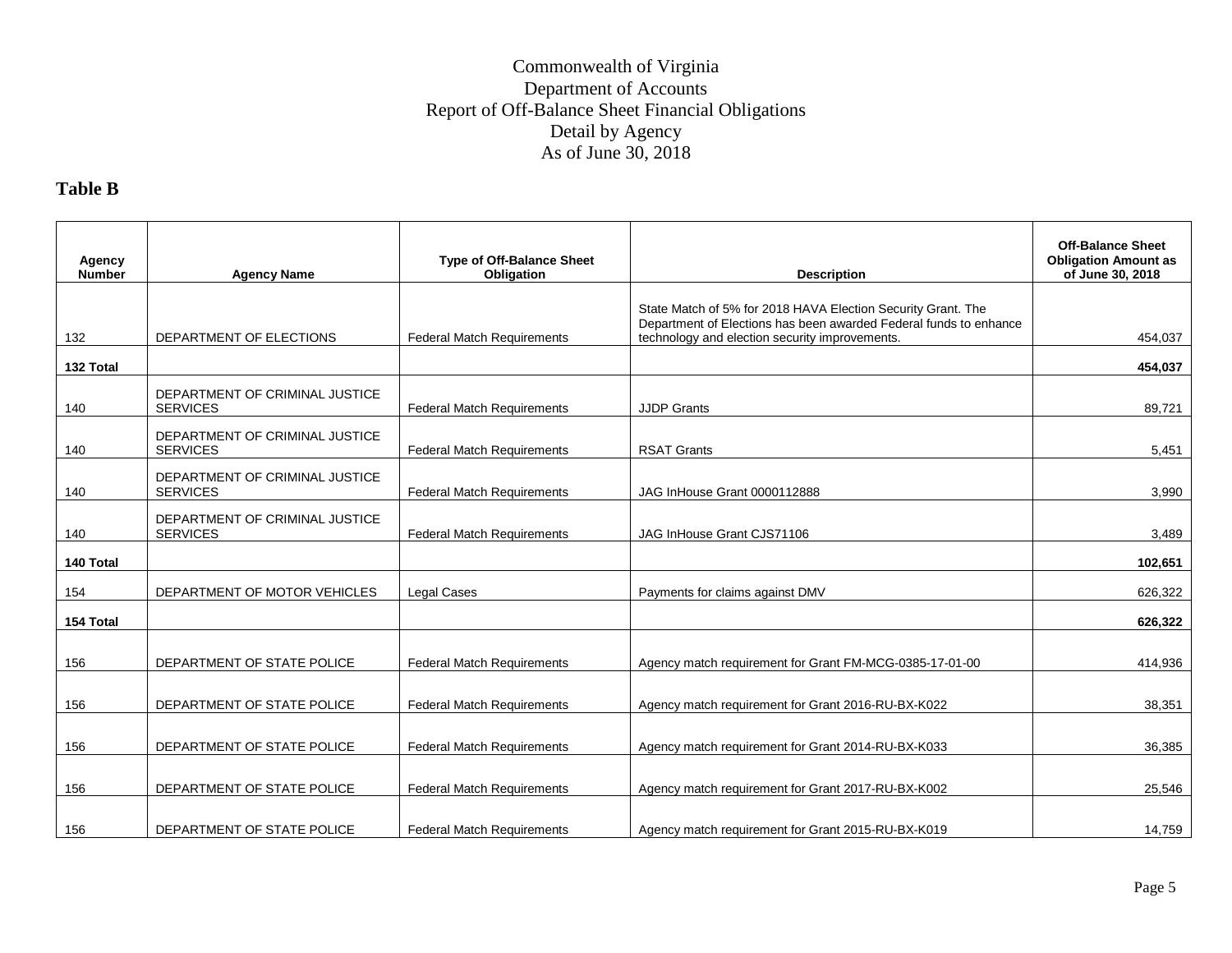| Agency<br><b>Number</b> | <b>Agency Name</b>                                                              | <b>Type of Off-Balance Sheet</b><br>Obligation     | <b>Description</b>                                                                                   | <b>Off-Balance Sheet</b><br><b>Obligation Amount as</b><br>of June 30, 2018 |
|-------------------------|---------------------------------------------------------------------------------|----------------------------------------------------|------------------------------------------------------------------------------------------------------|-----------------------------------------------------------------------------|
|                         |                                                                                 |                                                    |                                                                                                      |                                                                             |
| 156                     | DEPARTMENT OF STATE POLICE                                                      | <b>Federal Match Requirements</b>                  | Agency match requirement for Grant 2013-DG-BX-K018                                                   | 962                                                                         |
| 156 Total               |                                                                                 |                                                    |                                                                                                      | 530.939                                                                     |
| 199                     | DEPARTMENT OF CONSERVATION<br>AND RECREATION                                    | <b>Federal Match Requirements</b>                  | Widewater & Westmoreland State Parks Visitor Center CAJO Exhibits<br>& Interpretative Trailhead      | 208,087                                                                     |
| 199                     | DEPARTMENT OF CONSERVATION<br>AND RECREATION                                    | Federal Match Requirements                         | <b>Chesapeake Conservations Corps</b>                                                                | 76,056                                                                      |
| 199                     | DEPARTMENT OF CONSERVATION<br>AND RECREATION                                    | Federal Match Requirements                         | <b>Community Assistance Program State Support Services</b>                                           | 55,080                                                                      |
| 199 Total               |                                                                                 |                                                    |                                                                                                      | 339,223                                                                     |
| 201                     | DEPARTMENT OF EDUCATION-<br>CENTRAL OFFICE OPERATIONS                           | <b>Federal Match Requirements</b>                  | <b>Team Nutrition Training Grants</b>                                                                | 122,052                                                                     |
| 201                     | DEPARTMENT OF EDUCATION-<br>CENTRAL OFFICE OPERATIONS                           | <b>Federal Match Requirements</b>                  | <b>Child Nutrition Program</b><br><b>State Administrative Expenses</b>                               | 68,295                                                                      |
| 201                     | DEPARTMENT OF EDUCATION-<br>CENTRAL OFFICE OPERATIONS                           | <b>Federal Match Requirements</b>                  | VA Environmental Literacy Cohort                                                                     | 52.760                                                                      |
| 201                     | DEPARTMENT OF EDUCATION-<br>CENTRAL OFFICE OPERATIONS                           | <b>Federal Match Requirements</b>                  | Development of Adult Curriculum on Critical Decision Making Points<br>for Students with Disabilities | 30,000                                                                      |
| 201                     | DEPARTMENT OF EDUCATION-<br>CENTRAL OFFICE OPERATIONS                           | <b>Federal Match Requirements</b>                  | DOE Healthy Schools Planning Grant                                                                   | 15,170                                                                      |
| 201                     | DEPARTMENT OF EDUCATION-<br>CENTRAL OFFICE OPERATIONS                           | <b>Federal Match Requirements</b>                  | Summer EBT for Children Grant Program                                                                | 7.041                                                                       |
| 201 Total               |                                                                                 |                                                    |                                                                                                      | 295,318                                                                     |
| 204                     | THE COLLEGE OF WILLIAM AND MARY<br>IN VIRGINIA (including CWM, RBC and<br>VIMS) | Liabilities to foundations that were<br>eliminated | Significant intrafund liabilities with foundations were eliminated for<br>CAFR reporting             | 22,202,840                                                                  |
| 204 Total               |                                                                                 |                                                    |                                                                                                      | 22,202,840                                                                  |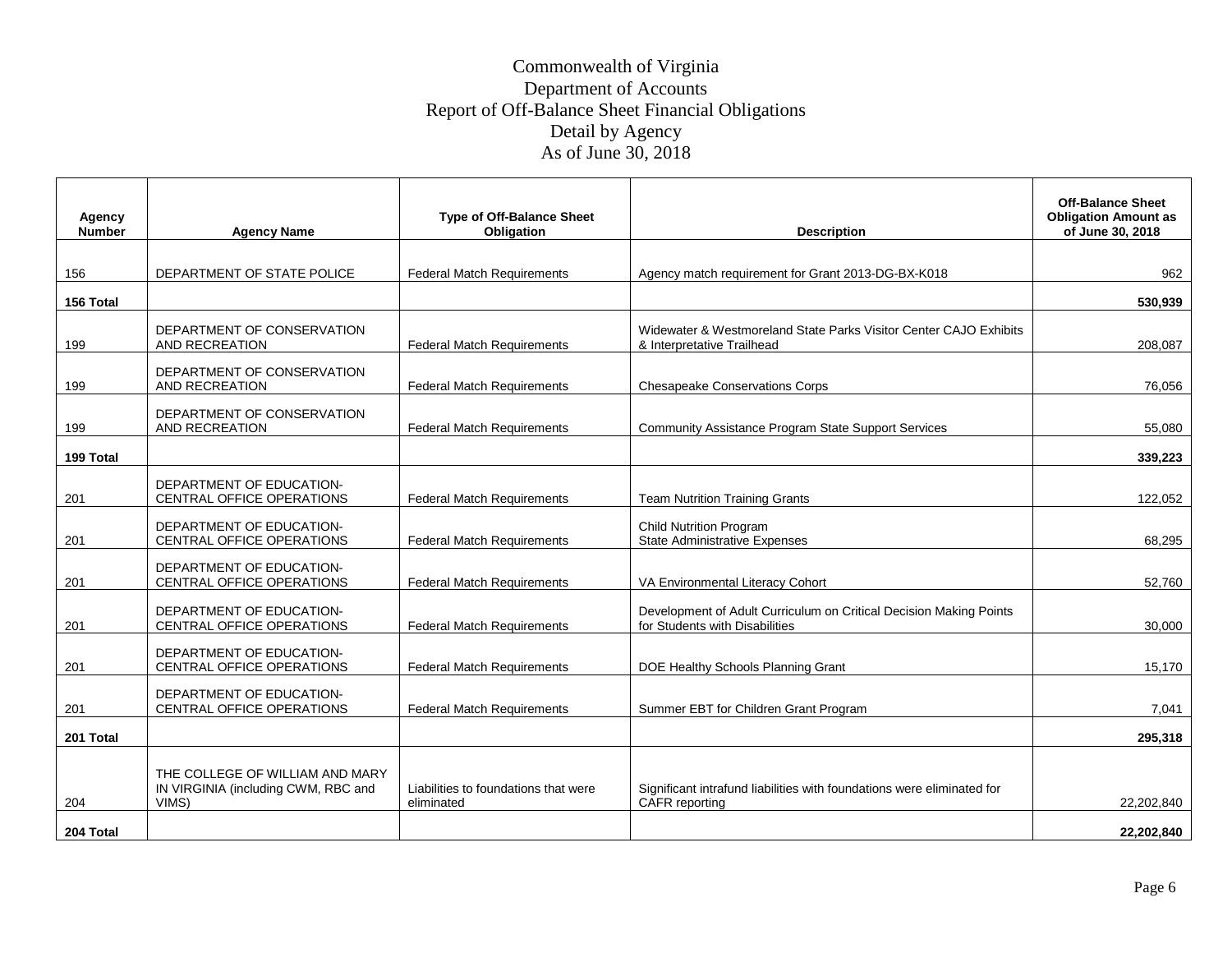| Agency<br><b>Number</b> | <b>Agency Name</b>                                                                                                              | <b>Type of Off-Balance Sheet</b><br>Obligation     | <b>Description</b>                                                                       | <b>Off-Balance Sheet</b><br><b>Obligation Amount as</b><br>of June 30, 2018 |
|-------------------------|---------------------------------------------------------------------------------------------------------------------------------|----------------------------------------------------|------------------------------------------------------------------------------------------|-----------------------------------------------------------------------------|
| 207                     | UNIVERSITY OF VIRGINIA (including<br>UVA, UVA Medical Center and UVA's<br>College at Wise)                                      | Liabilities to foundations that were<br>eliminated | Significant intrafund liabilities with foundations were eliminated for<br>CAFR reporting | 69,834,969                                                                  |
| 207 Total               |                                                                                                                                 |                                                    |                                                                                          | 69,834,969                                                                  |
| 208                     | <b>VIRGINIA POLYTECHNIC INSTITUTE &amp;</b><br>STATE UNIVERSITY (including VPI&SU<br>& VPI&SU-COOP Ext & AG Experiment<br>Div.) | Liabilities to foundations that were<br>eliminated | Significant intrafund liabilities with foundations were eliminated for<br>CAFR reporting | 67,654,000                                                                  |
| 208 Total               |                                                                                                                                 |                                                    |                                                                                          | 67,654,000                                                                  |
| 211                     | VIRGINIA MILITARY INSTITUTE                                                                                                     | Liabilities to foundations that were<br>eliminated | Significant intrafund liabilities with foundations were eliminated for<br>CAFR reporting | 38,176                                                                      |
| 211 Total               |                                                                                                                                 |                                                    |                                                                                          | 38,176                                                                      |
| 212                     | VIRGINIA STATE UNIVERSITY (including<br>VSU & Coop Ext/Agricultural Research<br>Service)                                        | <b>Federal Match Requirements</b>                  | <b>Federal Grants</b>                                                                    | 304,154                                                                     |
| 212                     | VIRGINIA STATE UNIVERSITY (including<br>VSU & Coop Ext/Agricultural Research<br>Service)                                        | Liabilities to foundations that were<br>eliminated | Significant intrafund liabilities with foundations were eliminated for<br>CAFR reporting | 23,524                                                                      |
| 212 Total               |                                                                                                                                 |                                                    |                                                                                          | 327,678                                                                     |
| 215                     | UNIVERSITY OF MARY WASHINGTON                                                                                                   | Liabilities to foundations that were<br>eliminated | Significant intrafund liabilities with foundations were eliminated for<br>CAFR reporting | 413,228                                                                     |
| 215                     | UNIVERSITY OF MARY WASHINGTON                                                                                                   | <b>Federal Match Requirements</b>                  | Small Business Development, SEOG, FCWS, NEH Monroe Papers                                | 271,472                                                                     |
| 215 Total               |                                                                                                                                 |                                                    |                                                                                          | 684,700                                                                     |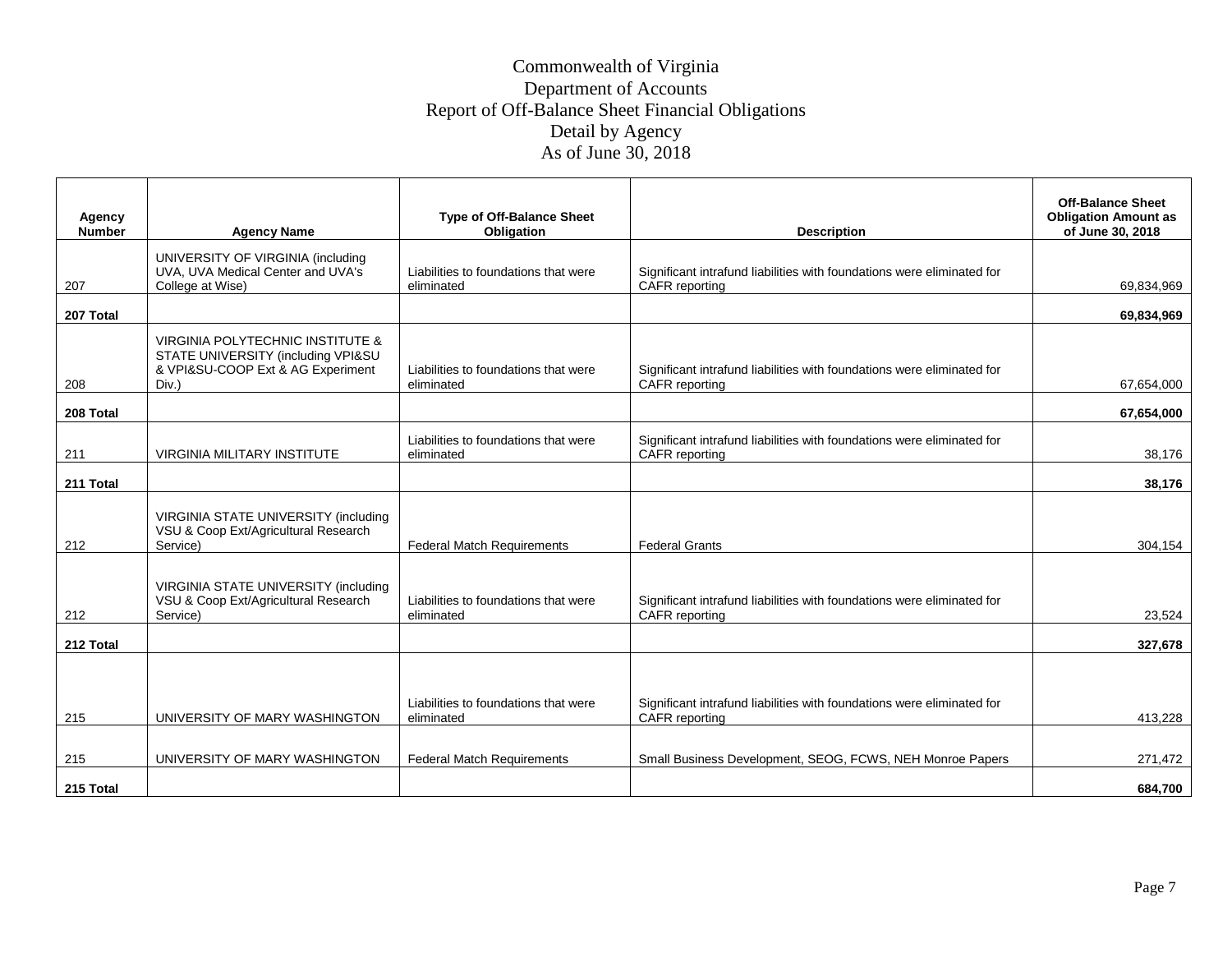| Agency<br><b>Number</b> | <b>Agency Name</b>                                | <b>Type of Off-Balance Sheet</b><br>Obligation     | <b>Description</b>                                                                                                                             | <b>Off-Balance Sheet</b><br><b>Obligation Amount as</b><br>of June 30, 2018 |
|-------------------------|---------------------------------------------------|----------------------------------------------------|------------------------------------------------------------------------------------------------------------------------------------------------|-----------------------------------------------------------------------------|
|                         |                                                   |                                                    |                                                                                                                                                |                                                                             |
|                         |                                                   | Liabilities to foundations that were               | Significant intrafund liabilities with foundations were eliminated for                                                                         |                                                                             |
| 216                     | JAMES MADISON UNIVERSITY                          | eliminated                                         | CAFR reporting                                                                                                                                 | 190,379                                                                     |
| 216 Total               |                                                   |                                                    |                                                                                                                                                | 190,379                                                                     |
| 217                     | RADFORD UNIVERSITY                                | Liabilities to foundations that were<br>eliminated | Significant intrafund liabilities with foundations were eliminated for<br>CAFR reporting                                                       | 1,182,805                                                                   |
| 217 Total               |                                                   |                                                    |                                                                                                                                                | 1,182,805                                                                   |
| 221                     | OLD DOMINION UNIVERSITY                           | Liabilities to foundations that were<br>eliminated | Significant intrafund liabilities with foundations were eliminated for<br>CAFR reporting                                                       | 20,236                                                                      |
| 221 Total               |                                                   |                                                    |                                                                                                                                                | 20,236                                                                      |
| 226                     | <b>BOARD OF ACCOUNTANCY</b>                       | <b>Other Commitment Contracts</b>                  | Formal agreements with vendors related to internal system database<br>implementation including project management and data conversion<br>costs | 551,000                                                                     |
| 226 Total               |                                                   |                                                    |                                                                                                                                                | 551,000                                                                     |
| 236                     | <b>VIRGINIA COMMONWEALTH</b><br><b>UNIVERSITY</b> | Liabilities to foundations that were<br>eliminated | Significant intrafund liabilities with foundations were eliminated for<br>CAFR reporting                                                       | 47,675,954                                                                  |
| 236 Total               |                                                   |                                                    |                                                                                                                                                | 47,675,954                                                                  |
| 242<br>242 Total        | <b>CHRISTOPHER NEWPORT</b><br><b>UNIVERSITY</b>   | Liabilities to foundations that were<br>eliminated | Significant intrafund liabilities with foundations were eliminated for<br>CAFR reporting                                                       | 506,002<br>506,002                                                          |
|                         |                                                   |                                                    |                                                                                                                                                |                                                                             |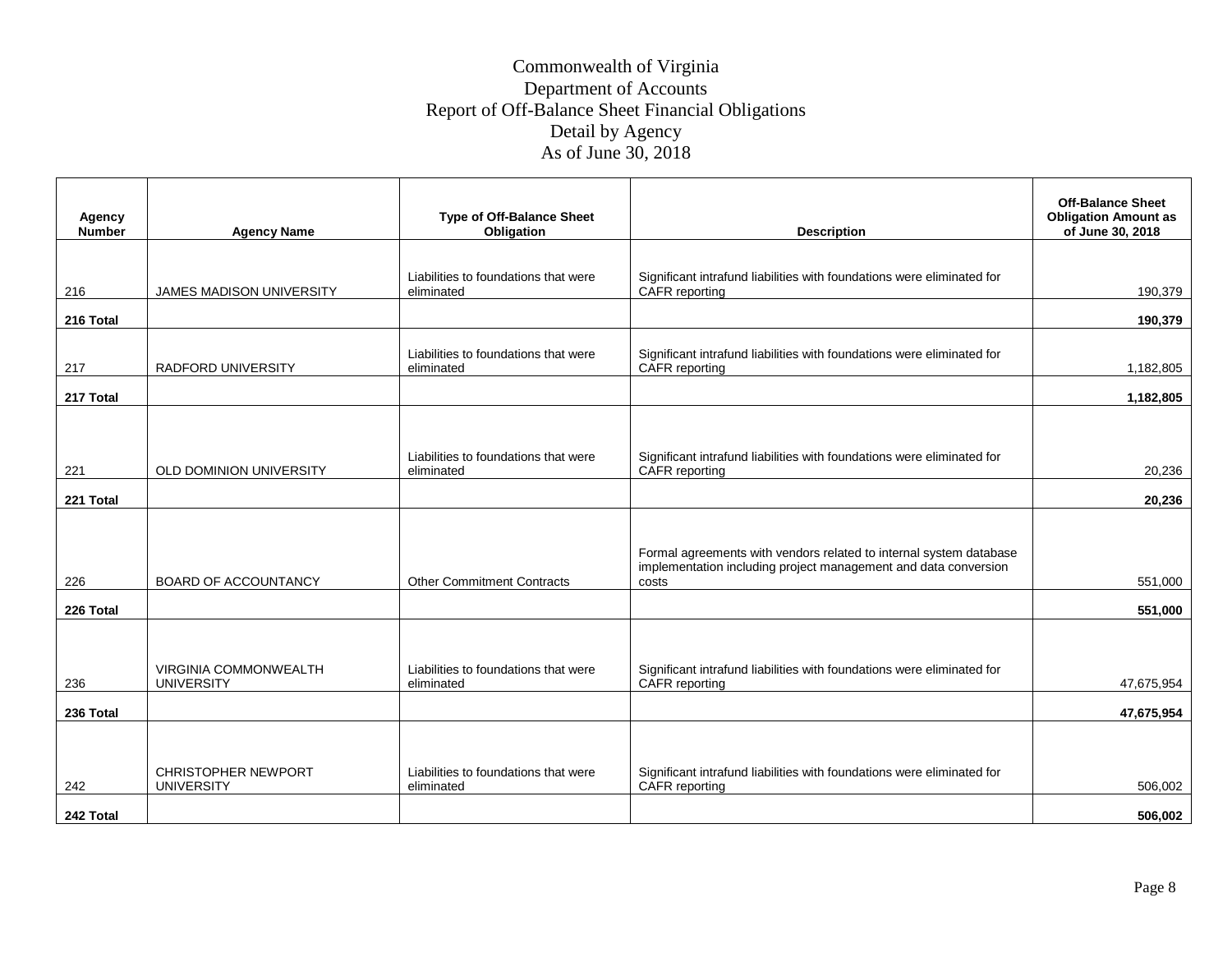| Agency<br><b>Number</b> | <b>Agency Name</b>                                        | <b>Type of Off-Balance Sheet</b><br>Obligation     | <b>Description</b>                                                                       | <b>Off-Balance Sheet</b><br><b>Obligation Amount as</b><br>of June 30, 2018 |
|-------------------------|-----------------------------------------------------------|----------------------------------------------------|------------------------------------------------------------------------------------------|-----------------------------------------------------------------------------|
|                         |                                                           |                                                    |                                                                                          |                                                                             |
| 247                     | <b>GEORGE MASON UNIVERSITY</b>                            | Liabilities to foundations that were<br>eliminated | Significant intrafund liabilities with foundations were eliminated for<br>CAFR reporting | 120,865,968                                                                 |
| 247                     | <b>GEORGE MASON UNIVERSITY</b>                            | <b>Federal Match Requirements</b>                  | Cost sharing commitments on signed federal grants                                        | 2,753,903                                                                   |
| 247                     | <b>GEORGE MASON UNIVERSITY</b>                            | Non-Federal Match Requirements                     | Cost sharing commitments on signed non-federal grants                                    | 910,708                                                                     |
| 247 Total               |                                                           |                                                    |                                                                                          | 124,530,579                                                                 |
| 262                     | DEPARTMENT FOR AGING AND<br>REHABILITATIVE SERVICES       | <b>Federal Match Requirements</b>                  | Remaining MOE                                                                            | 9,341,111                                                                   |
| 262                     | DEPARTMENT FOR AGING AND<br>REHABILITATIVE SERVICES       | Contracts                                          | Software licenses and maintenance services renewal                                       | 608,876                                                                     |
| 262                     | DEPARTMENT FOR AGING AND<br>REHABILITATIVE SERVICES       | Contracts                                          | AWARE case management system agreement renewal                                           | 354,537                                                                     |
| 262 Total               |                                                           |                                                    |                                                                                          | 10,304,524                                                                  |
| 301                     | DEPARTMENT OF AGRICULTURE AND<br><b>CONSUMER SERVICES</b> | <b>Other Commitment Contracts</b>                  | Contract with software developer for VWDC website enhancements                           | 49.000                                                                      |
| 301 Total               |                                                           |                                                    |                                                                                          | 49,000                                                                      |
| 400                     | JAMESTOWN-YORKTOWN<br><b>COMMEMORATIONS</b>               | <b>Other Commitment Contracts</b>                  | <b>Provide Educational Development Services</b>                                          | 666,413                                                                     |
| 400                     | JAMESTOWN-YORKTOWN<br><b>COMMEMORATIONS</b>               | <b>Other Commitment Contracts</b>                  | Provide Educational Development Services                                                 | 407,500                                                                     |
| 400                     | JAMESTOWN-YORKTOWN<br><b>COMMEMORATIONS</b>               | <b>Other Commitment Contracts</b>                  | Provide Strategic Marketing Services                                                     | 78,378                                                                      |
| 400                     | JAMESTOWN-YORKTOWN<br><b>COMMEMORATIONS</b>               | <b>Other Commitment Contracts</b>                  | <b>Provide Production Services</b>                                                       | 46,785                                                                      |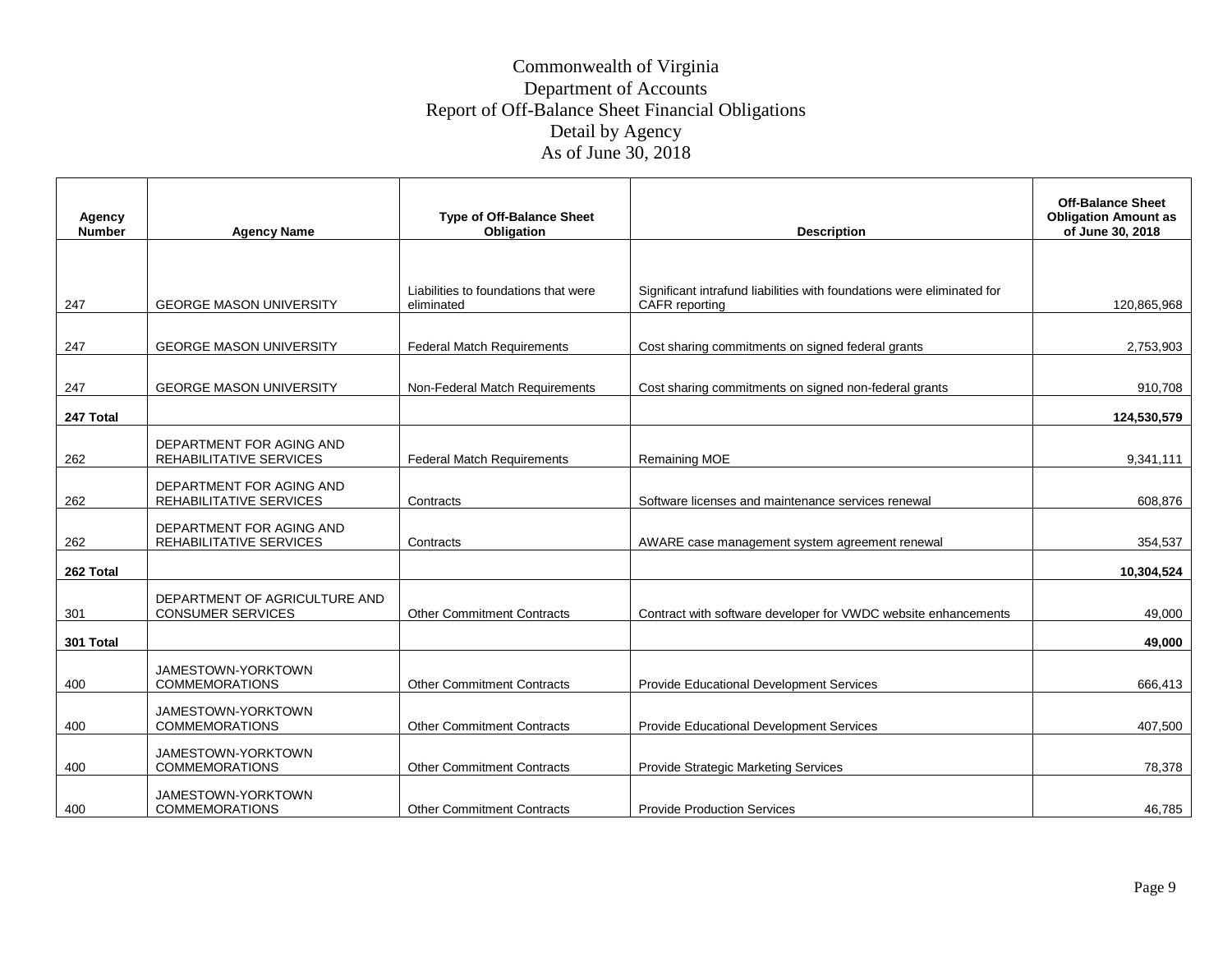| Agency<br><b>Number</b> | <b>Agency Name</b>                          | <b>Type of Off-Balance Sheet</b><br>Obligation | <b>Description</b>                                                                      | <b>Off-Balance Sheet</b><br><b>Obligation Amount as</b><br>of June 30, 2018 |
|-------------------------|---------------------------------------------|------------------------------------------------|-----------------------------------------------------------------------------------------|-----------------------------------------------------------------------------|
| 400                     | JAMESTOWN-YORKTOWN<br><b>COMMEMORATIONS</b> | <b>Other Commitment Contracts</b>              | Provide Event Management Services                                                       | 25,638                                                                      |
| 400                     | JAMESTOWN-YORKTOWN<br><b>COMMEMORATIONS</b> | <b>Other Commitment Contracts</b>              | Provide Graphic Design Services                                                         | 15,400                                                                      |
| 400                     | JAMESTOWN-YORKTOWN<br><b>COMMEMORATIONS</b> | <b>Other Commitment Contracts</b>              | Provide Website Hosting Services                                                        | 14,400                                                                      |
| 400 Total               |                                             |                                                |                                                                                         | 1,254,514                                                                   |
| 402                     | MARINE RESOURCES COMMISSION                 | <b>Other Commitment Contracts</b>              | SWRF Smithfield Clontz Park Boat Ramp                                                   | 410,000                                                                     |
| 402                     | MARINE RESOURCES COMMISSION                 | <b>Other Commitment Contracts</b>              | SWRF York County Wormley Creek Kayak Launch                                             | 95,830                                                                      |
| 402                     | MARINE RESOURCES COMMISSION                 | <b>Other Commitment Contracts</b>              | SWRF Recreational Game Fish Tagging Program, Yr24                                       | 74,048                                                                      |
| 402                     | MARINE RESOURCES COMMISSION                 | <b>Other Commitment Contracts</b>              | SFR ChesMMAP Seg 14 cc530                                                               | 63,121                                                                      |
| 402                     | MARINE RESOURCES COMMISSION                 | <b>Other Commitment Contracts</b>              | SWRF Quantifying the Economic/Behavioral Effects in Virginia<br>Recreational Cobia, Yr1 | 52,178                                                                      |
| 402                     | MARINE RESOURCES COMMISSION                 | <b>Other Commitment Contracts</b>              | MIF Mariculture Appropriation Act, FY18                                                 | 50,000                                                                      |
| 402                     | MARINE RESOURCES COMMISSION                 | <b>Other Commitment Contracts</b>              | SWRF Genetic Analysis of the Directiveness of Cobia from the<br>Chesapeake Bay          | 48,946                                                                      |
| 402                     | MARINE RESOURCES COMMISSION                 | <b>Other Commitment Contracts</b>              | MIF Predation Impacts of Blue Catfish on Blue Crabs                                     | 45,970                                                                      |
| 402                     | MARINE RESOURCES COMMISSION                 | <b>Other Commitment Contracts</b>              | SWRF Quantifying the Economic/Behavioral Effects in Virginia<br>Recreational Cobia, Yr2 | 42,486                                                                      |
| 402                     | MARINE RESOURCES COMMISSION                 | <b>Other Commitment Contracts</b>              | SFR Mark Recapture Seg 31 cc527                                                         | 25.987                                                                      |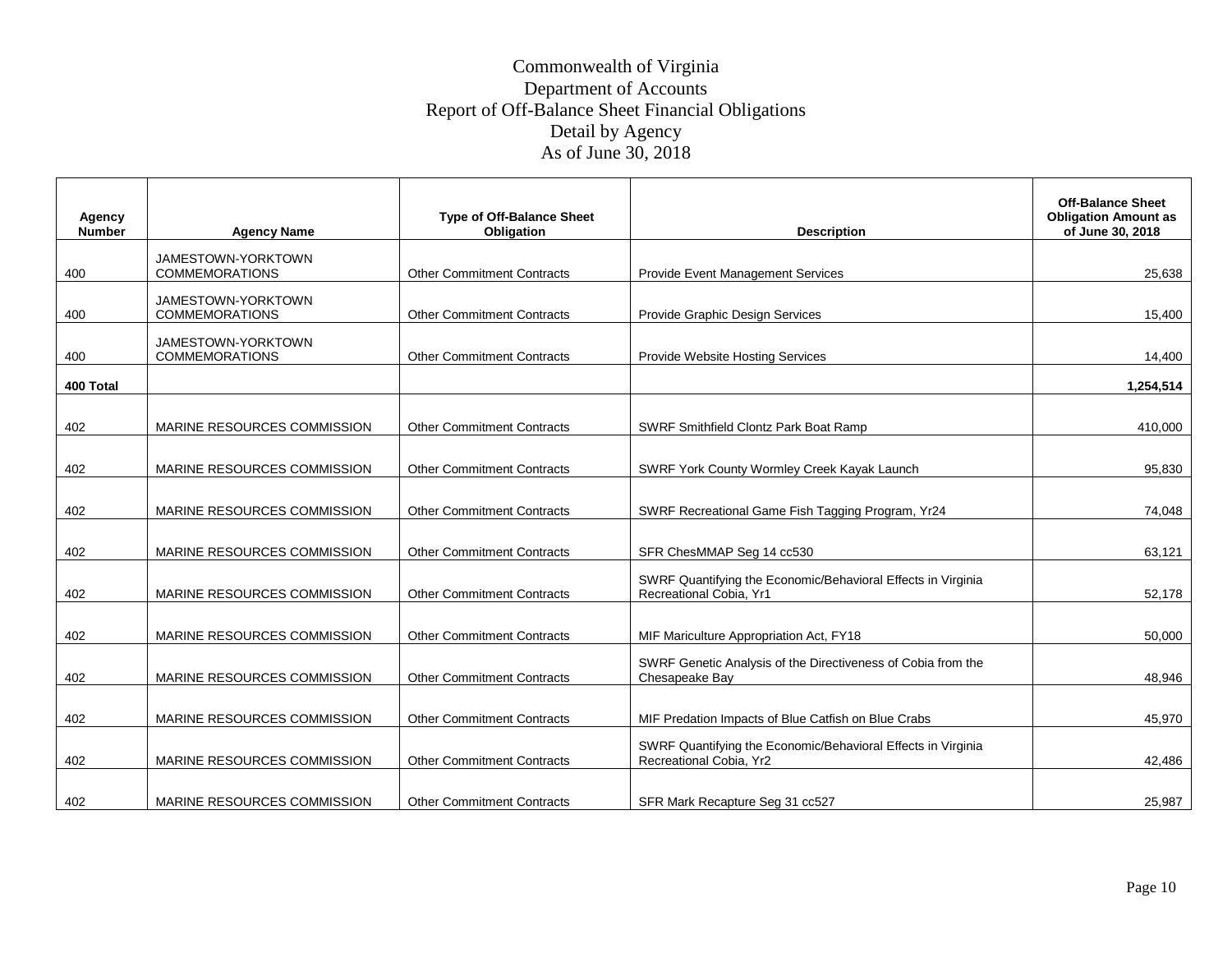| Agency<br><b>Number</b> | <b>Agency Name</b>                      | <b>Type of Off-Balance Sheet</b><br>Obligation | <b>Description</b>                                                                      | <b>Off-Balance Sheet</b><br><b>Obligation Amount as</b><br>of June 30, 2018 |
|-------------------------|-----------------------------------------|------------------------------------------------|-----------------------------------------------------------------------------------------|-----------------------------------------------------------------------------|
| 402                     | MARINE RESOURCES COMMISSION             | <b>Other Commitment Contracts</b>              | SWRF Understanding the Virginia Cobia Stock through analysis of<br><b>Trophy Fish</b>   | 25,184                                                                      |
| 402                     | MARINE RESOURCES COMMISSION             | <b>Other Commitment Contracts</b>              | SFR American Shad Seg 21 cc528                                                          | 24,839                                                                      |
| 402                     | MARINE RESOURCES COMMISSION             | <b>Other Commitment Contracts</b>              | SWRF Northumberland County Dredging Lodge Landing Public Boat<br>Ramp                   | 18,755                                                                      |
| 402                     | MARINE RESOURCES COMMISSION             | <b>Other Commitment Contracts</b>              | SFR Juvenile Striped Bass Seg 30 cc529                                                  | 10,907                                                                      |
| 402                     | MARINE RESOURCES COMMISSION             | <b>Other Commitment Contracts</b>              | SWRF Monitoring Relative Abundance of YOY American Eel, Yr 17                           | 2,313                                                                       |
| 402                     | MARINE RESOURCES COMMISSION             | <b>Other Commitment Contracts</b>              | MIF Monitoring Relative Abundance of YOY American Eel, Yr 17                            | 2,313                                                                       |
| 402 Total               |                                         |                                                |                                                                                         | 992,877                                                                     |
| 425                     | JAMESTOWN-YORKTOWN<br><b>FOUNDATION</b> | Contracts                                      | Develop Films and Special Effects for Jamestown Settlement<br>Galleries                 | 992,042                                                                     |
| 425                     | JAMESTOWN-YORKTOWN<br><b>FOUNDATION</b> | Contracts                                      | Provide A/E and Design Services for Jamestown Settlement Gallery<br>Refresh             | 640,317                                                                     |
| 425                     | JAMESTOWN-YORKTOWN<br><b>FOUNDATION</b> | Contracts                                      | Develop Computer Interactives for Jamestown Settlement Galleries                        | 369,545                                                                     |
| 425                     | JAMESTOWN-YORKTOWN<br><b>FOUNDATION</b> | Contracts                                      | Provide Installation Services for Generator at American Revolution<br>Museum @ Yorktown | 256,300                                                                     |
| 425                     | JAMESTOWN-YORKTOWN<br><b>FOUNDATION</b> | Contracts                                      | Provide Archaeologistic and Culture Support for Jamestown<br>Settlement Gallery Refresh | 226,764                                                                     |
| 425                     | JAMESTOWN-YORKTOWN<br><b>FOUNDATION</b> | Contracts                                      | Equipment Installation for Jamestown Settlement Intro Theater<br>Refresh                | 48,405                                                                      |
| 425                     | JAMESTOWN-YORKTOWN<br><b>FOUNDATION</b> | Contracts                                      | Provide A/E and Design Services for Jamestown Pier Renovation                           | 41,128                                                                      |
| 425                     | JAMESTOWN-YORKTOWN<br><b>FOUNDATION</b> | Contracts                                      | Purchase of a Skid Steer Power Equipment                                                | 35,787                                                                      |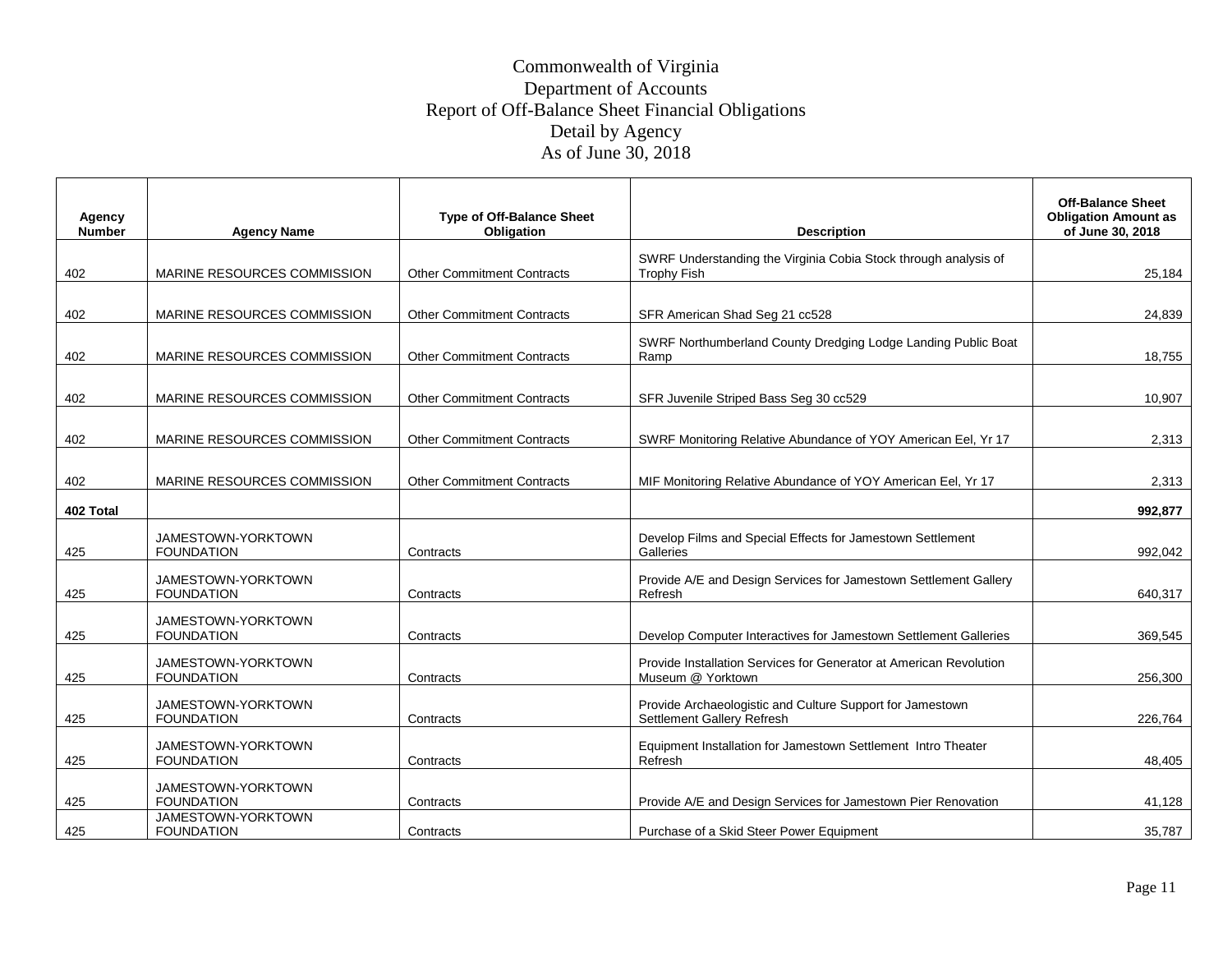| Agency<br><b>Number</b> | <b>Agency Name</b>                      | <b>Type of Off-Balance Sheet</b><br>Obligation | <b>Description</b>                                                                          | <b>Off-Balance Sheet</b><br><b>Obligation Amount as</b><br>of June 30, 2018 |
|-------------------------|-----------------------------------------|------------------------------------------------|---------------------------------------------------------------------------------------------|-----------------------------------------------------------------------------|
| 425                     | JAMESTOWN-YORKTOWN<br><b>FOUNDATION</b> | Contracts                                      | Provide Design Services for Yorktown Outside Areas                                          | 29,980                                                                      |
| 425                     | JAMESTOWN-YORKTOWN<br><b>FOUNDATION</b> | Contracts                                      | Design Services for Jamestown Settlement Museum Restroom                                    | 27,626                                                                      |
| 425                     | JAMESTOWN-YORKTOWN<br><b>FOUNDATION</b> | Contracts                                      | Provide Project Oversight for A/V and IT Areas of Jamestown<br>Settlement Gallery Refresh   | 26.620                                                                      |
| 425                     | JAMESTOWN-YORKTOWN<br><b>FOUNDATION</b> | Contracts                                      | Perform Roof Maintenance on Blacksmith Shop in the Jamestown<br>Settlement Fort             | 21,200                                                                      |
| 425                     | JAMESTOWN-YORKTOWN<br><b>FOUNDATION</b> | Contracts                                      | Provide A/E Services for Gift Shop at American Revolution Museum<br>@ Yorktown              | 16,949                                                                      |
| 425                     | JAMESTOWN-YORKTOWN<br><b>FOUNDATION</b> | Contracts                                      | Provide Design Services for Generator Install at American Revolution<br>Museum @ Yorktown   | 11.070                                                                      |
| 425                     | JAMESTOWN-YORKTOWN<br><b>FOUNDATION</b> | Contracts                                      | Provide Design Services for A/V related to Jamestown Settlement<br><b>Gallery Refresh</b>   | 10,000                                                                      |
| 425                     | JAMESTOWN-YORKTOWN<br><b>FOUNDATION</b> | Contracts                                      | Provide Services to Replace Café Floor at American Revolution<br>Museum @ Yorktown          | 9,480                                                                       |
| 425                     | JAMESTOWN-YORKTOWN<br><b>FOUNDATION</b> | Contracts                                      | Provide Design Services for Jamestown Settlement Gallery Refresh                            | 8,051                                                                       |
| 425                     | JAMESTOWN-YORKTOWN<br><b>FOUNDATION</b> | Contracts                                      | Jamestown Settlement Theater Hardware and Software Installation                             | 7,719                                                                       |
| 425                     | JAMESTOWN-YORKTOWN<br><b>FOUNDATION</b> | Contracts                                      | Provide Yehakin Mats for Jamestown Settlement Indian Village                                | 6,462                                                                       |
| 425                     | JAMESTOWN-YORKTOWN<br><b>FOUNDATION</b> | Contracts                                      | Fabricate Exhibit Equipment for Yorktown Outside Areas                                      | 6,314                                                                       |
| 425                     | JAMESTOWN-YORKTOWN<br><b>FOUNDATION</b> | Contracts                                      | Evaluate to Correct Water Runoff from American Revolution Museum<br>@ Yorktown HVAC Systems | 6,200                                                                       |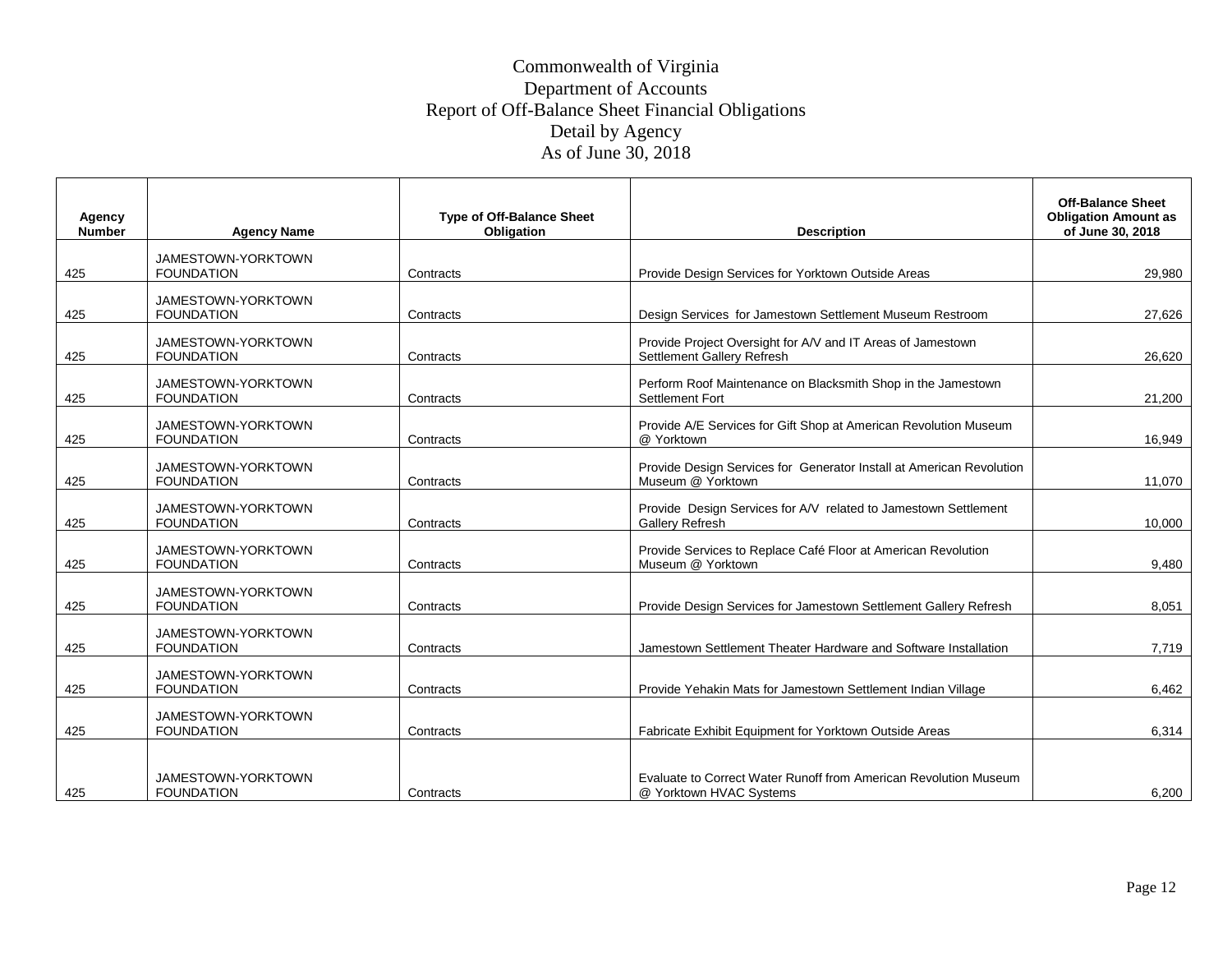| Agency<br><b>Number</b> | <b>Agency Name</b>                      | <b>Type of Off-Balance Sheet</b><br>Obligation | <b>Description</b>                                                                                                       | <b>Off-Balance Sheet</b><br><b>Obligation Amount as</b><br>of June 30, 2018 |
|-------------------------|-----------------------------------------|------------------------------------------------|--------------------------------------------------------------------------------------------------------------------------|-----------------------------------------------------------------------------|
|                         | JAMESTOWN-YORKTOWN                      |                                                |                                                                                                                          |                                                                             |
| 425                     | <b>FOUNDATION</b>                       | Contracts                                      | Provide Yehakin Mats for Jamestown Settlement Indian Village                                                             | 6,137                                                                       |
| 425                     | JAMESTOWN-YORKTOWN<br><b>FOUNDATION</b> | Contracts                                      | Provide Artifact Conservation Services                                                                                   | 5,040                                                                       |
| 425                     | JAMESTOWN-YORKTOWN<br><b>FOUNDATION</b> | Contracts                                      | Fabricate Exhibit Equipment for Yorktown Outside Areas                                                                   | 4,900                                                                       |
| 425                     | JAMESTOWN-YORKTOWN<br><b>FOUNDATION</b> | Contracts                                      | Fabricate Props for Jamestown Settlement Exhibit Refresh                                                                 | 1,950                                                                       |
| 425                     | JAMESTOWN-YORKTOWN<br><b>FOUNDATION</b> | Contracts                                      | Provide Design Services for Catwalk at American Revolution Museum<br>@ Yorktown                                          | 1,315                                                                       |
| 425 Total               |                                         |                                                |                                                                                                                          | 2,817,301                                                                   |
|                         |                                         |                                                |                                                                                                                          |                                                                             |
| 501                     | DEPARTMENT OF TRANSPORTATION            | Legal Cases                                    | Payments for claims against VDOT                                                                                         | 1,869,451                                                                   |
| 501                     | DEPARTMENT OF TRANSPORTATION            | <b>Right of Way Obligations</b>                | Pending Payments for Construction R/W                                                                                    | 610,878                                                                     |
| 501 Total               |                                         |                                                |                                                                                                                          | 2,480,329                                                                   |
| 601                     | DEPARTMENT OF HEALTH                    | <b>Federal Match Requirements</b>              | Federal Grant CFDA 93.898 National Cancer Prevention II Award<br>Period 6/30/17-6/29/18                                  | 224,686                                                                     |
|                         |                                         |                                                |                                                                                                                          |                                                                             |
| 601                     | DEPARTMENT OF HEALTH                    | <b>Federal Match Requirements</b>              | Federal Grant CFDA 10.225 USDA Richmond Healthy Corner Store<br>Initiative Expansion Project Award Period 9/1/17-8/31/20 | 166,100                                                                     |
| 601                     | DEPARTMENT OF HEALTH                    | <b>Federal Match Requirements</b>              | Federal Grant CFDA 93.913 State Offices of Rural Health Award<br>Period 7/1/18-6/30/19                                   | 156,620                                                                     |
| 601                     | DEPARTMENT OF HEALTH                    | Federal Match Requirements                     | Federal Grant CFDA 15.616 Clean Vessel Act Award Period 10/1/17-<br>10/31/18                                             | 121,830                                                                     |
| 601                     | DEPARTMENT OF HEALTH                    | <b>Federal Match Requirements</b>              | Federal Grant CFDA 66.032 EPA Indoor Radon Award Period<br>10/1/17-9/30/20                                               | 105,124                                                                     |
| 601                     | DEPARTMENT OF HEALTH                    | <b>Federal Match Requirements</b>              | Federal Grant CFDA 10.331 Richmond City Mobile Market Award<br>Period 7/1/17-6/30/19                                     | 98,108                                                                      |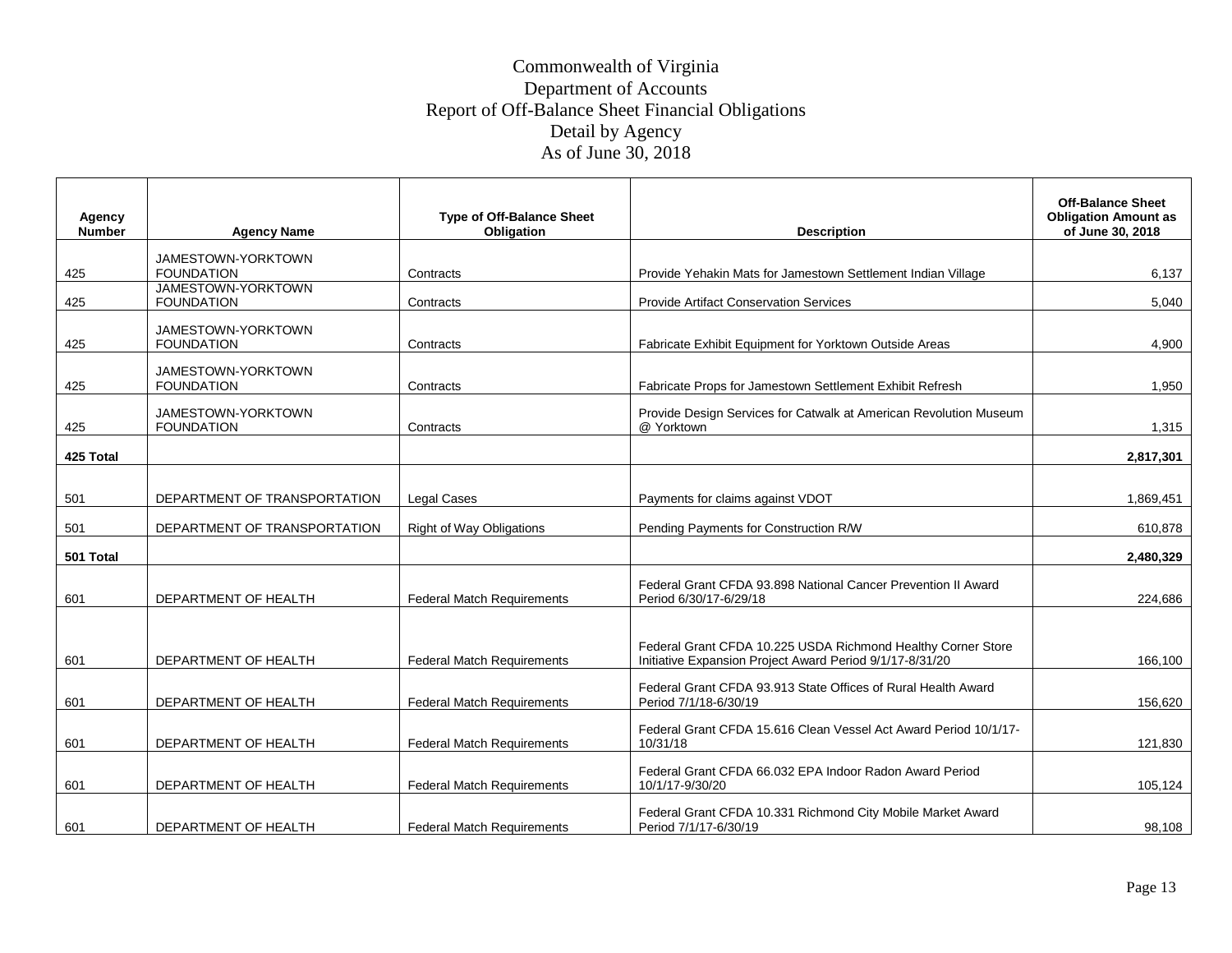| Agency<br><b>Number</b> | <b>Agency Name</b>             | <b>Type of Off-Balance Sheet</b><br>Obligation | <b>Description</b>                                                                                                | <b>Off-Balance Sheet</b><br><b>Obligation Amount as</b><br>of June 30, 2018 |
|-------------------------|--------------------------------|------------------------------------------------|-------------------------------------------------------------------------------------------------------------------|-----------------------------------------------------------------------------|
| 601                     | DEPARTMENT OF HEALTH           | <b>Federal Match Requirements</b>              | Federal Grant CFDA 15.622 Big Tier I Admin Grant Award Period<br>3/7/18-2/28/20                                   | 1,757                                                                       |
| 601 Total               |                                |                                                |                                                                                                                   | 874,225                                                                     |
| 706                     | <b>WESTERN STATE HOSPITAL</b>  | <b>Other Commitment Contracts</b>              | Automated Pharmacy System Maintenance                                                                             | 674,198                                                                     |
| 706 Total               |                                |                                                |                                                                                                                   | 674,198                                                                     |
| 777                     | DEPARTMENT OF JUVENILE JUSTICE | Contracts                                      | PSA Dewberry Inc - New RDC School and Infirmary                                                                   | 200,028                                                                     |
| 777                     | DEPARTMENT OF JUVENILE JUSTICE | Contracts                                      | Montgomery Consulting LLC - Bon Air Window Glazing                                                                | 193,000                                                                     |
| 777                     | DEPARTMENT OF JUVENILE JUSTICE | Contracts                                      | Ballou Justice Upton Architects - Fisher Jackson Renovations Design<br><b>Srvcs</b>                               | 164,793                                                                     |
| 777                     | DEPARTMENT OF JUVENILE JUSTICE | Contracts                                      | Air Tech Solutions Inc - Bon Air CAS Window and Door Replacement                                                  | 135,313                                                                     |
| 777                     | DEPARTMENT OF JUVENILE JUSTICE | Contracts                                      | Air Tech Solutions Inc - Install New Roll-Up Doors                                                                | 69,000                                                                      |
| 777                     | DEPARTMENT OF JUVENILE JUSTICE | Contracts                                      | Ballou Justice Upton Architects - Design and Construction Admin<br>Srvcs for Bon Air Central Infirmary Renovation | 35,403                                                                      |
| 777                     | DEPARTMENT OF JUVENILE JUSTICE | Contracts                                      | Spectrum Design, PC - A&E Design Srvcs for Hanover JCC Water<br><b>Pipe Replacement</b>                           | 25.928                                                                      |
| 777                     | DEPARTMENT OF JUVENILE JUSTICE | Contracts                                      | Draper Aden Associates, Inc - Hanover PSTC Paving (Surveying,<br>Geotechnical, and Design Srvcs)                  | 19.980                                                                      |
| 777                     | DEPARTMENT OF JUVENILE JUSTICE | Contracts                                      | Ballou Justice Upton Architects - Design and Construction Admin<br>Srvcs for New Roofing System at New RDC JCC    | 19,008                                                                      |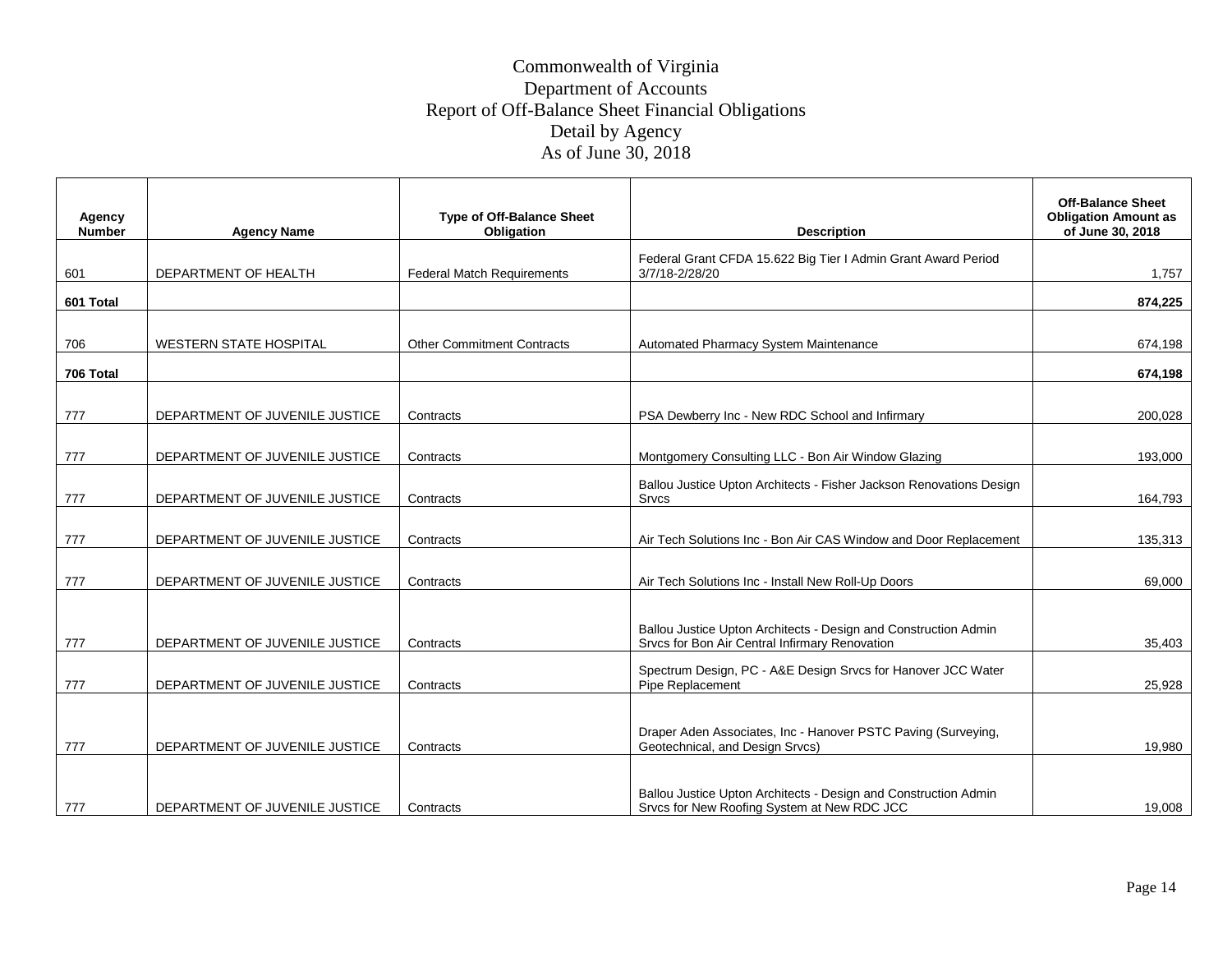| Agency<br><b>Number</b> | <b>Agency Name</b>             | <b>Type of Off-Balance Sheet</b><br>Obligation | <b>Description</b>                                                                                                  | <b>Off-Balance Sheet</b><br><b>Obligation Amount as</b><br>of June 30, 2018 |
|-------------------------|--------------------------------|------------------------------------------------|---------------------------------------------------------------------------------------------------------------------|-----------------------------------------------------------------------------|
|                         |                                |                                                |                                                                                                                     |                                                                             |
| 777                     | DEPARTMENT OF JUVENILE JUSTICE | Contracts                                      | Haley Builders Inc - Knox Hall Bathroom Renovations                                                                 | 17,561                                                                      |
|                         |                                |                                                |                                                                                                                     |                                                                             |
| 777                     | DEPARTMENT OF JUVENILE JUSTICE | Contracts                                      | Draper Aden Associates, Inc - Bon Air Sump Pump Drains                                                              | 16,960                                                                      |
| 777                     | DEPARTMENT OF JUVENILE JUSTICE | Contracts                                      | Roof Services Corporation - Bon Air Q-Hut, Peterson Cottage, and<br><b>Expansion BldgRoof Repairs</b>               | 13.000                                                                      |
| 777                     | DEPARTMENT OF JUVENILE JUSTICE | Contracts                                      | Say Consulting Group - Design and Construction Admin for Bon Air<br>Expansion Bldg Life Safety Generator            | 11,880                                                                      |
| 777                     | DEPARTMENT OF JUVENILE JUSTICE | Contracts                                      | Roof Services Corporation - Hanover Smyth Hall Roof Repairs                                                         | 10,000                                                                      |
| 777                     | DEPARTMENT OF JUVENILE JUSTICE | Contracts                                      | PSA Dewberry Inc - Design Srvcs for Propane Gas Supply System at<br>Beaumont JCC                                    | 8,772                                                                       |
| 777                     | DEPARTMENT OF JUVENILE JUSTICE | Contracts                                      | The Service Company of Virginia, Inc - Beaumont Roof Repairs                                                        | 8,395                                                                       |
| 777                     | DEPARTMENT OF JUVENILE JUSTICE | Contracts                                      | France Environmental - Bon Air Phase II Reno Asbestos Monitoring                                                    | 8,321                                                                       |
| 777                     | DEPARTMENT OF JUVENILE JUSTICE | Contracts                                      | Ballou Justice Upton Architects - Bon Air Central Infirmary and DOE<br><b>Modular Generators</b>                    | 7,324                                                                       |
| 777                     | DEPARTMENT OF JUVENILE JUSTICE | Contracts                                      | Roof Consulting Services Inc - Hanover JCC Entry and Security Bldg<br>Roof Inspection                               | 5,840                                                                       |
| 777                     | DEPARTMENT OF JUVENILE JUSTICE | Contracts                                      | Say Consulting Group - Design and Construction Admin for Bon Air<br>Expansion Bldg Shower Exhaust and Epoxy Coating | 5,510                                                                       |
| 777                     | DEPARTMENT OF JUVENILE JUSTICE | Contracts                                      | Roof Services Corporation - Hanover Bannister and Admin Bldg Roof<br>Repairs                                        | 5,000                                                                       |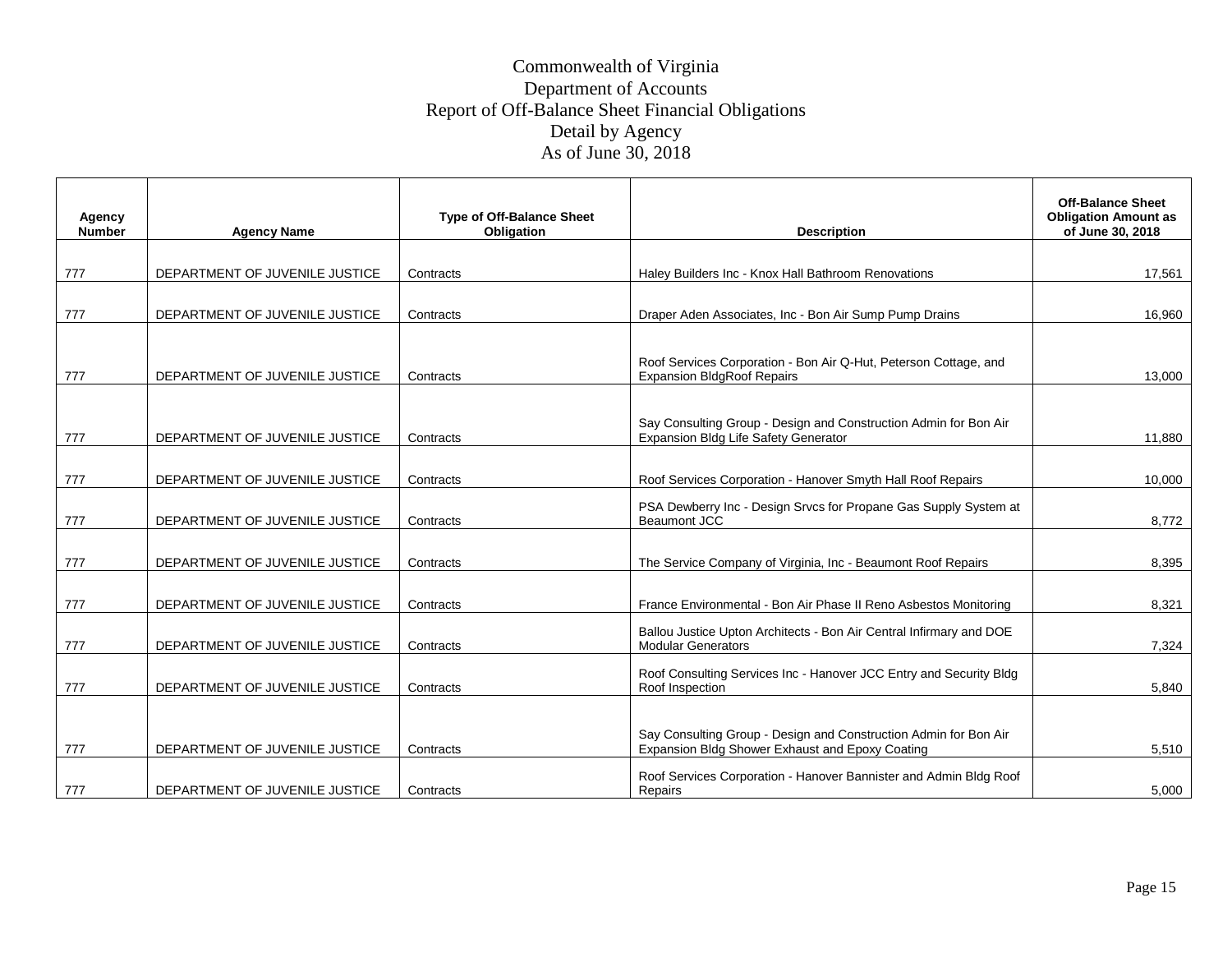| Agency<br><b>Number</b> | <b>Agency Name</b>             | <b>Type of Off-Balance Sheet</b><br>Obligation | <b>Description</b>                                                                                                       | <b>Off-Balance Sheet</b><br><b>Obligation Amount as</b><br>of June 30, 2018 |
|-------------------------|--------------------------------|------------------------------------------------|--------------------------------------------------------------------------------------------------------------------------|-----------------------------------------------------------------------------|
|                         |                                |                                                |                                                                                                                          |                                                                             |
| 777                     | DEPARTMENT OF JUVENILE JUSTICE | Contracts                                      | Austin Brockenbrough & Associates LLP - Hanover Smyth School<br>Fire Alarm System and Admin Bldg Electrical Upgrade      | 4,923                                                                       |
| 777                     | DEPARTMENT OF JUVENILE JUSTICE | Contracts                                      | Wiley & Wilson - A&E Srvcs Bon Air and Beaumont Window Study                                                             | 4,464                                                                       |
|                         |                                |                                                |                                                                                                                          |                                                                             |
| 777                     | DEPARTMENT OF JUVENILE JUSTICE | Contracts                                      | Say Consulting Group - Design and Construction Admin for Bon Air<br>School Vocational Wing Service and Panel Replacement | 4.370                                                                       |
|                         |                                |                                                |                                                                                                                          |                                                                             |
| 777                     | DEPARTMENT OF JUVENILE JUSTICE | Contracts                                      | Roof Services Corporation - Bon Air Roof Repairs                                                                         | 4.197                                                                       |
| 777                     | DEPARTMENT OF JUVENILE JUSTICE | Contracts                                      | France Environmental, Inc - Bon Air Central Infirmary Lead and<br>Asbestos Abatement Monitoring                          | 2,815                                                                       |
| 777                     | DEPARTMENT OF JUVENILE JUSTICE | Contracts                                      | Wiley & Wilson - A&E Srvcs Bon Air Phase II Renovations                                                                  | 2,739                                                                       |
|                         |                                |                                                |                                                                                                                          |                                                                             |
| 777                     | DEPARTMENT OF JUVENILE JUSTICE | Contracts                                      | France Environmental - Fisher Jackson Abatement Design and<br>Monitoring                                                 | 2,525                                                                       |
|                         |                                |                                                |                                                                                                                          |                                                                             |
| 777                     | DEPARTMENT OF JUVENILE JUSTICE | Contracts                                      | Say Consulting Group - Design and Construction Admin for Bon Air<br>Expansion Bldg Insulation Repair                     | 1,520                                                                       |
|                         |                                |                                                |                                                                                                                          |                                                                             |
| 777                     | DEPARTMENT OF JUVENILE JUSTICE | Contracts                                      | Cornerstone Architects - Knox Hall Turnaround Lane Modifications                                                         | 1.389                                                                       |
| 777                     | DEPARTMENT OF JUVENILE JUSTICE | Contracts                                      | Moseley Architects - Bon Air Expansion Fire Alarm and Sprinkler<br>Upgrade                                               | 668                                                                         |
| 777                     | DEPARTMENT OF JUVENILE JUSTICE | Contracts                                      | Pond & Company CEGG - Hanover Entry and Security Bldg A&E<br>Srvcs                                                       | 429                                                                         |